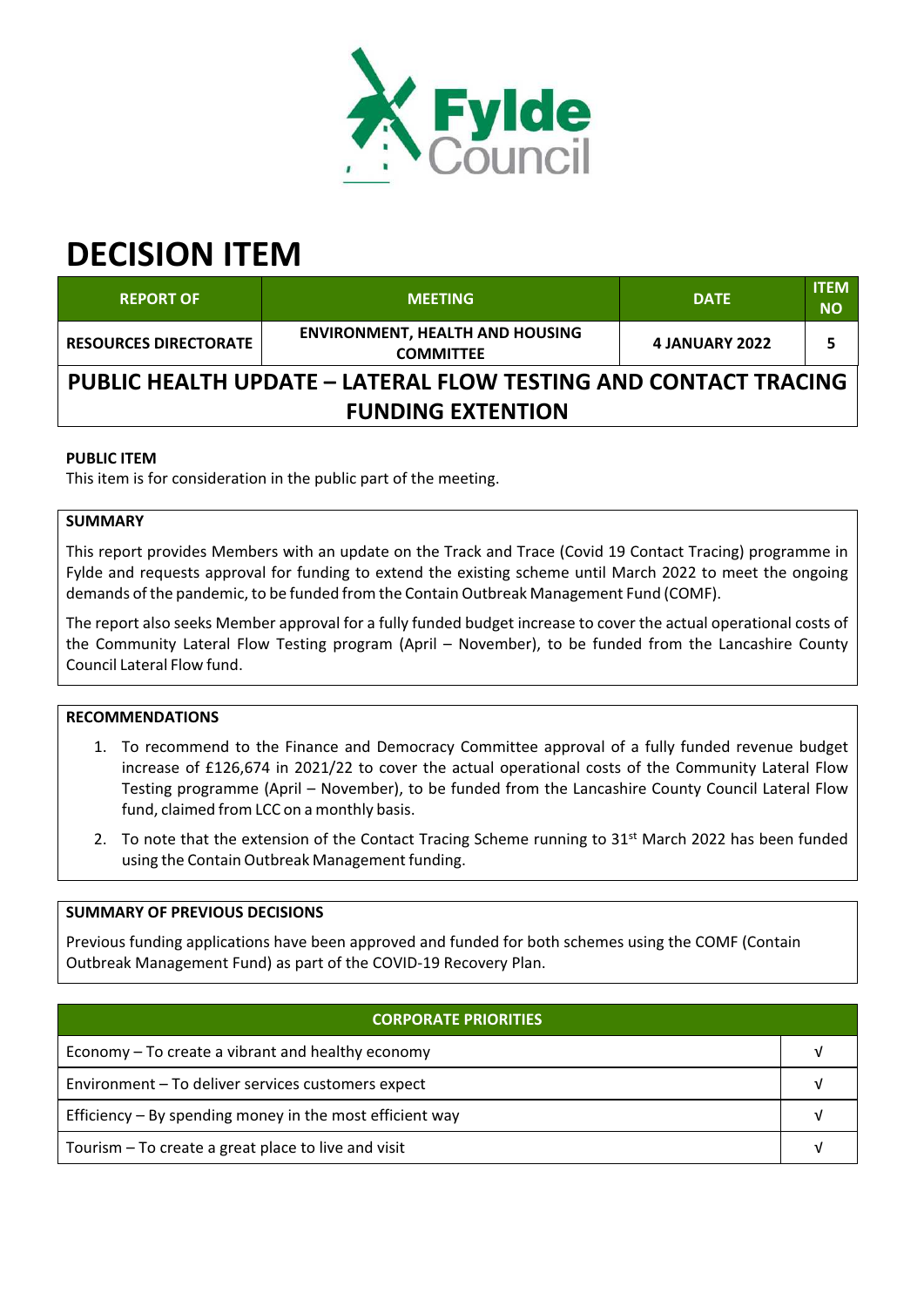## **REPORT**

#### **Track and Trace (Covid 19 Contact Tracing)**

The Track and Trace (national) scheme was set up at the beginning of the initial lockdown (March 2020) with the aim of making phone contact with everyone who provided a positive Covid 19 test and identify all close contacts they may have interacted with during the previous 5 days. Local Authorities were subsequently asked to introduce a local service based within their own area, where contact would be made via a local telephone number, taking over the responsibility for contacting after 3 days of unsuccessful attempts by the national team.

The rapidly increasing infection rate in November 2020 placed greater pressure to set up local schemes within districts including Fylde. After some discussions, it was agreed to 'piggyback' on the successful and established scheme already operational in Blackpool. The scheme is fully funded through the Contain Outbreak Management Fund (COMF) up until 31<sup>st</sup> March 2022.

To date, the system and service provided by Blackpool has been excellent and at times additional staff have been drafted into the T and T team to accommodate the fluctuating number of casesin Fylde, without additional funding being requested. However, Blackpool have recently taken over the contact tracing of all Fylde cases after the initial 4 hours; this may require an additional contact tracer should number continue to rise as a result the emergence of the virulent Omicrom strain. Should this prove necessary there is flexibility within the COMF to meet any additional costs. The costs to date are shown below for information:

## **Costing until end of March 2021**

July, Aug, Sept – 12 weeks at £1,160 per week (1 Contact tracer) Oct, Nov, Dec, Jan, Feb and March – 20 weeks at £2,320 (2 Contact tracers)

## Total (estimate) **£60,320**

It is unclear at this time whether there will be an expectation on local authorities to continue with this service beyond the end of March 2022.

#### **Community Lateral Flow Testing**

Lateral Flow Testing provides an efficient means of identifying asymptomatic cases of Covid‐19 within 30 minutesto slow down community transmission, lower infection rates and facilitate the easing of restrictions. Fylde Council introduced community testing facilities in February 2021, to meet changing demand as lockdown eased.

The demand for community testing has fluctuated over the past 9 months in line with variable infection rates and the availability of test kits online and at other community locations (chemists, libraries etc.). Since community testing commenced at the start of February, over 4736 face to face LFTs have been carried out by the testing team resulting in 15 positive cases being identified and 1801 home testing kits distributed.

Various locations have been used as testing sites to address the needs of the community and extend testing opportunities to more remote locations. Consideration has been given to the cost benefit of maintaining the community testing scheme however the weekly overheads have reduced since switching to the mobile testing vehicle and certain venues are providing indoor locations free of charge, making the service more efficient.

The recent emergence of the virulent Omicrom strain poses an unknown for the testing team but has once again increased demand for this reliable testing service.

Operating costs of the LFT community scheme were initially met from the Community Outbreak Management Fund (COMF). A dedicated Lateral Flow fund became available retrospectively through Lancashire County Council and claims totalling £126,674 have been successfully submitted to LCC to cover service costs between April and November. Members of the Environment, Health and Housing Committee are therefore requested to consider a funded revenue budget increase of £126,674 to be met from the LCC LFT approved funding steam in respect of the Community Lateral Flow Testing scheme costs for the past 10 months. Approval for this consideration will